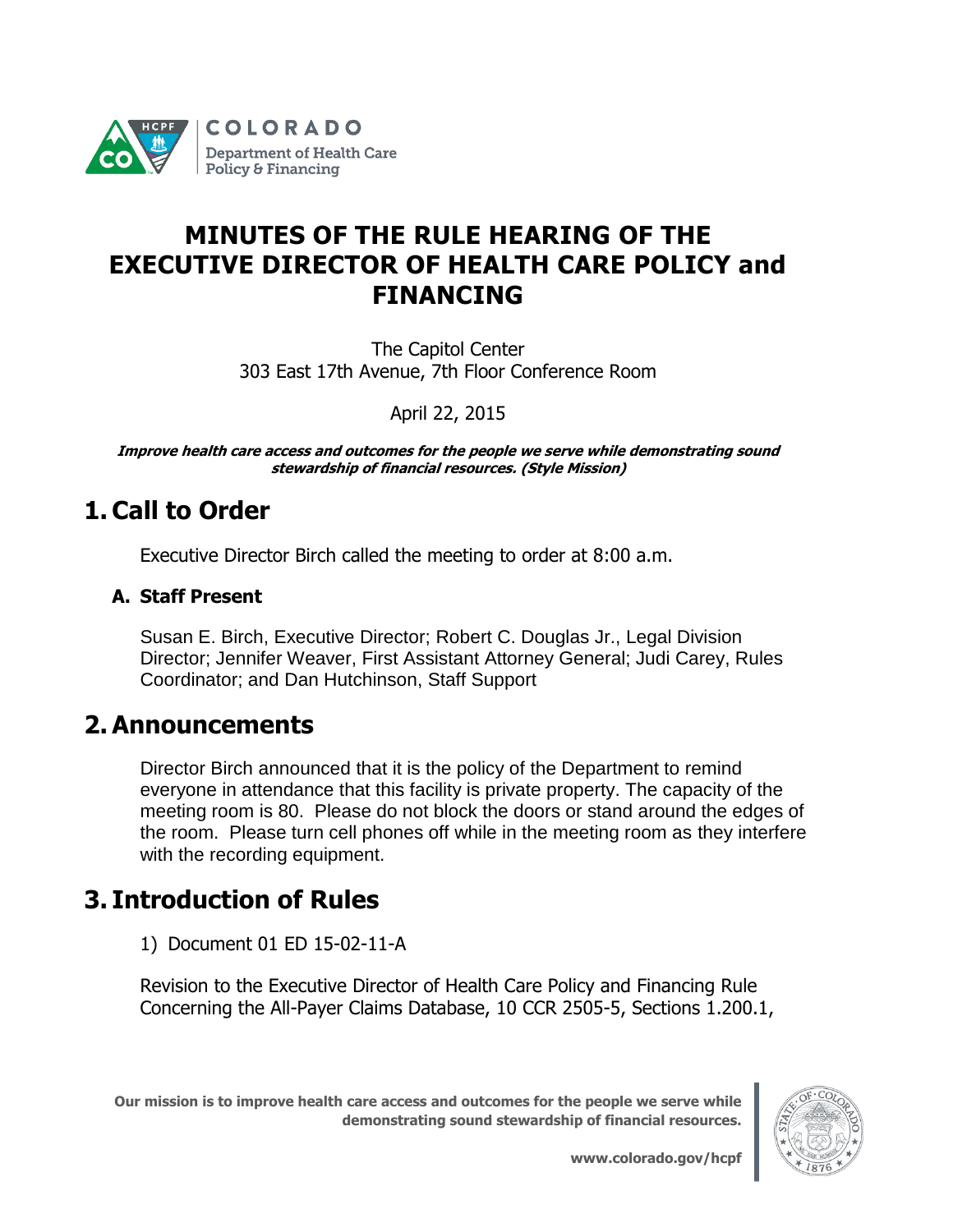1.200.2 1.200.3 (Chris Underwood, Health Information Office, and Tracey Campbell, Center for Value in Health Care)

Director Birch stated that ED 15-02-11-A Revision to the Executive Director of Health Care Policy and Financing Rule Concerning the All-Payer Claims Database, 10 CCR 2505-5, Sections 1.200.1, 1.200.2 1.200.3 was up for consideration at this meeting and invited the presenters to the table.

Chris Underwood, Health Care Policy and Financing, Health Information Office Director, and Tracey Campbell, Center for Improvement in Health Care (CIVHC), All Payer Claims Database Director presented the rule and explained that the intent is to modify and expand the definition of payer to include self-insured employer sponsored plans in order to bring more transparency to health care costs and is a positive step move toward health care reform.

Mr. Underwood stated that the All Payer Claims Database is codified in the department's statute and administered by CIVCH through a contract. There is a sense that Colorado is lagging behind in the collection of data from self-insured employers. This rule will remove burdens and lower costs for self-insured employers while providing an easy opt-out for those who don't want to participate.

Ms. Campbell stated that eleven states now have authority to collect ERISA data. Seven of the states are currently collecting data and four are working on the process to begin collection of data. As an example, Boulder Valley School District wanted to provide data contractually thorough CIGNA acting as their Administrative Services Only (ASO) organization. It required 18 months for the school district to submit data due to the extensive start up requirements for CIGNA.

#### Executive Director Discussion

Executive Director discussion and questions included: that an estimate of CIVHC's costs for an employer to voluntarily submit data without the rule were likely between \$5,000 and \$10,000 excluding staff time; that there was no estimate of costs to the employer for this submission process; that it is believed that this proposed rule will provide legal protections for employers and reduce costs for submissions; that legal counsels for the department and for CIVHC are in agreement with this analysis; an explanation of how other states' processes work and how they are using the data collected; an overview of the extensive stakeholder engagement that CIVHC staff facilitated; that the rule was included in the Department's Public Rule Review Meeting process; that the only direct stakeholder input to the department was in the form of written testimony; that changes were made to the proposed rule based on stakeholder input; that,

**Our mission is to improve health care access and outcomes for the people we serve while demonstrating sound stewardship of financial resources.**

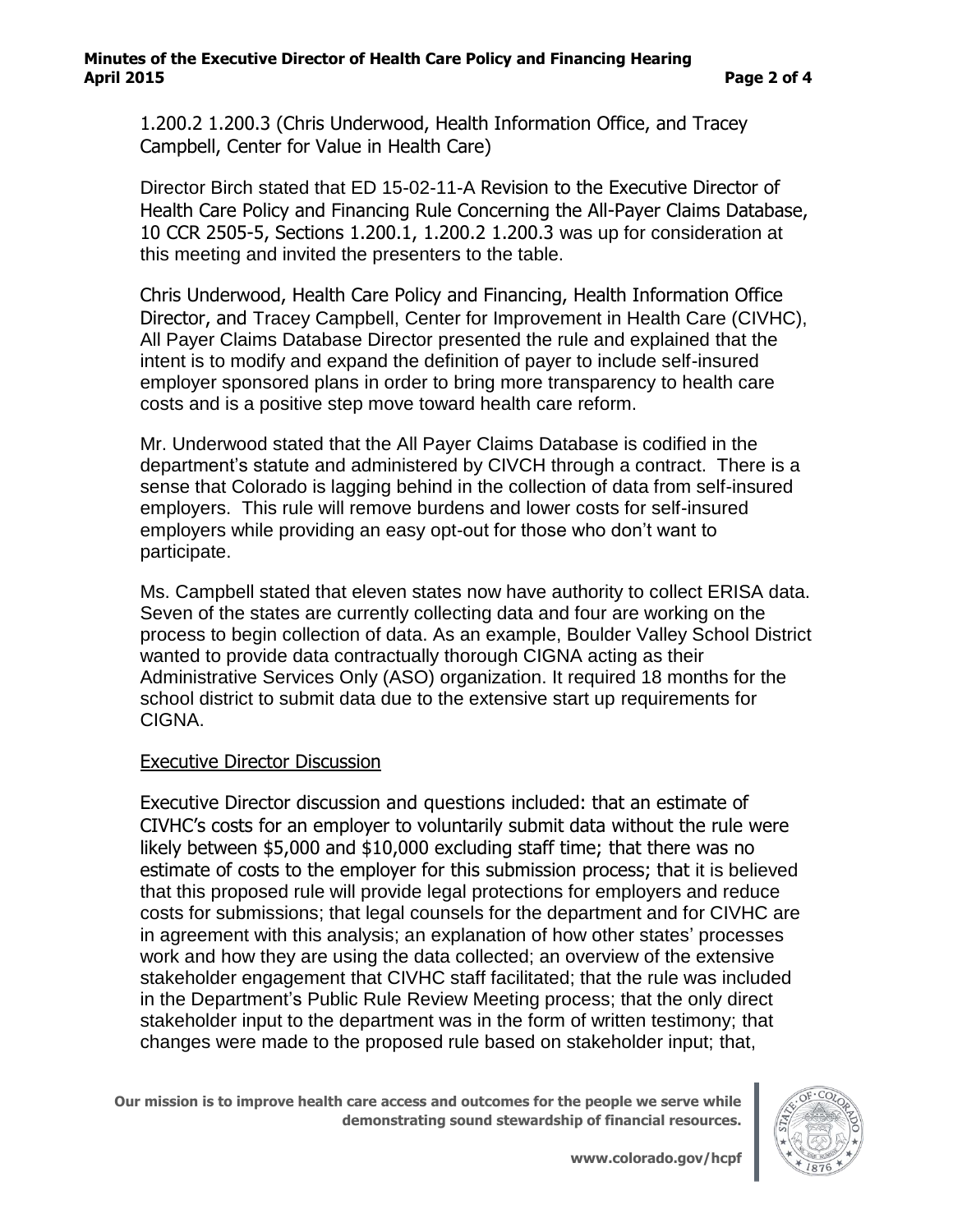#### **Minutes of the Executive Director of Health Care Policy and Financing Hearing April 2015 Page 3 of 4**

currently, the 1000 or more threshold is sufficient because it aligns with the fully insured market and, by adding aggregate, it will include the smaller insurers; that, because the executive director has authority to make changes through rulemaking, this threshold can be revisited in the future; that CIVHC does not intend to charge for the submissions of data; an explanation of the integrity, security, and privacy of the data and how it is to be used; that the decision in the case before the 2<sup>nd</sup> Circuit Court of Appeals is not law in the 10<sup>th</sup> Circuit Court of Appeals but could be used as persuasive authority in other court cases; and that this rule is within the intent of the state statute.

Public Testimony

Sara Orange, Colorado Association of Health Plans

Virginia Morrison Love, American Health Insurance Plans

Ben Price, Colorado Association of Health Plans

Rachel Lee, Regional Director, Government Affairs, CVSHealth, Written

Phil A. Lyons, Associate General Counsel, UnitedHealthcare Group, Written

Dianne Bricker, Regional Director of State Affairs, American Health Insurance Plans, Written

Ben Price, Executive Director, Colorado Association of Health Plans, Written

Public testimony included: a request to modify the definition of "private health care payer" to raise the limit of covered employees to 200 and to update existing language with more up-to-date language; that the general business community was not included in the stakeholder process; that, because contracts require compliance with law, employers who use a Third Party Administrator (TPA) or an ASO would be covered; that other states have offered an indefinite opt out period for ERISA plans; that too much responsibility lies with the ERISA plans; that stakeholders are willing to take changed language back to their organizations for discussion; and that CIVHC staff will work with the Chamber of Commerce to put together an extensive list of employers in Colorado and work with them.

Director Birch announced that this rule hearing would be adjourned. That department staff and staff at CIVHC should work with stakeholders and come back with ideas for a revision of this rule that works for all involved.